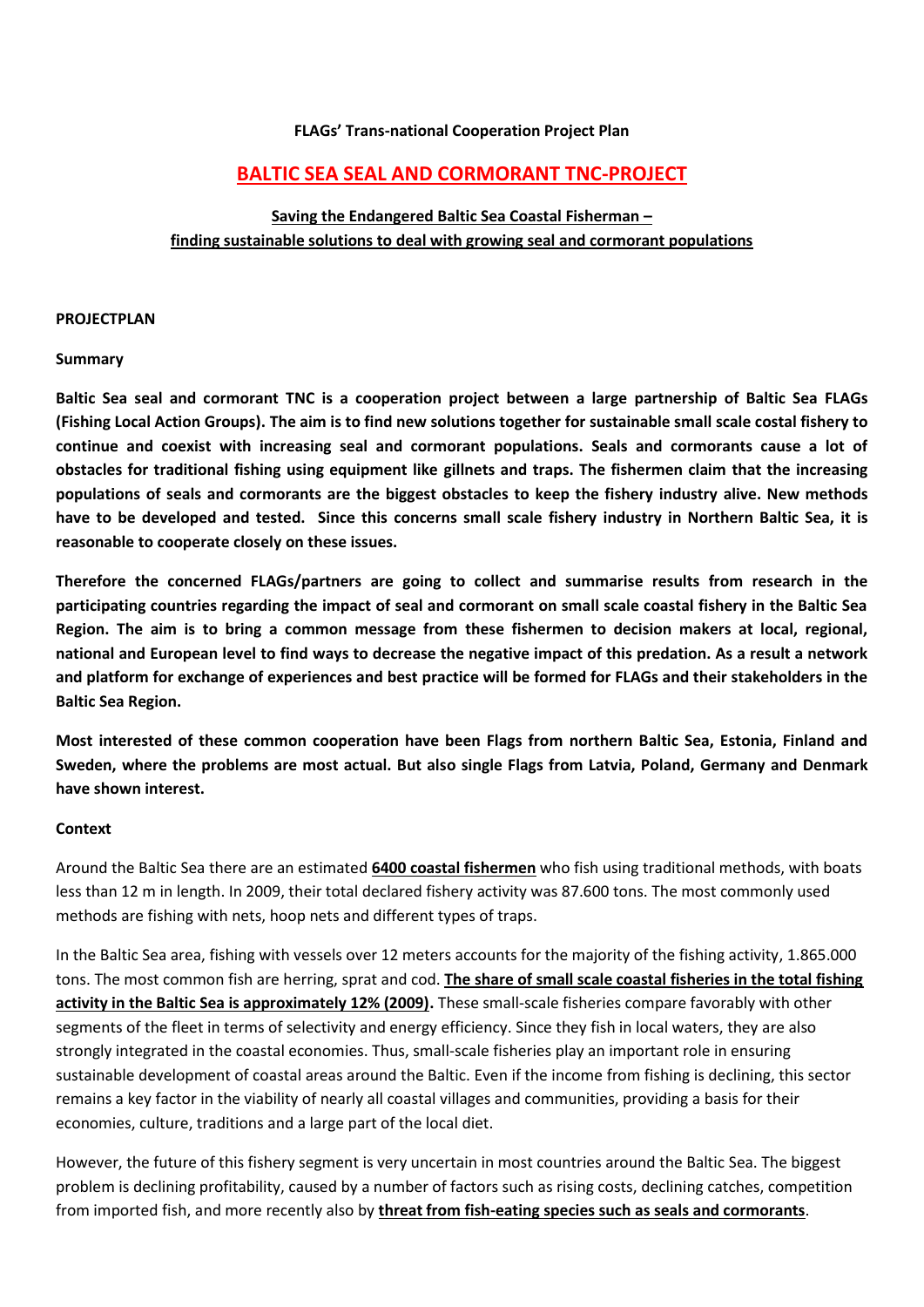Grey seal population has increased dramatically in recent decades. **Studies show that the population has increased eight times higher since the 1980s**, and the number of grey seals in the Baltic Sea is officially estimated to be 28.000. However, according to other estimates this number can be as high as 54.000. In addition, there are about 25.000 Ringed seals in the Bothnic Bay. In some areas and for some species the seals and the commercial fishing are equal in the way they impact the mortality of fish.





Tero Härkönen, Olle Karlsson, Britt-Marie Bäcklin & Charlotta Moraeus, Naturhistoriska riksmuseet

The population of ringed seal has increased with an average of 4,5% per year since 1988

The total number of grey seals in the Baltic Sea is increasing yearly with 7-8% since 2000, when coordinated counting between the Baltic Sea states was introduced

The cormorant has also recently become a major problem for commercial fisheries. Previously, small number of cormorants from the Atlantic Ocean visited the Baltic Sea during winter, but in the past decades the cormorant has expanded from Central Europe to the Baltic Sea and **has grown from single colonies to an estimated 160.000 pairs** in 2001. Based on studies of how much fish these animals consume (seals: 5-7 kg of fish per day, cormorants: about 0.5 kg of fish per day), an estimation of the consumption per day and year is:

|               | Population  | Consumption, kg |           | Ton        |
|---------------|-------------|-----------------|-----------|------------|
|               | individuals | Indiv/day       | Popul/day | Popul/year |
| Seal          | 50000       |                 | 250000    | 91250      |
| Cormorant     |             |                 |           |            |
| 160 000 pairs | 320000      | 0,5             | 160000    | 58400      |

Moreover, research data show that both species also affect fish population in other ways, as their presence scares away fish stems from their natural breeding and growth areas. It is also important to point out that seals and cormorant are living and eating in the coastal waters so their predation is almost entirely affecting the small scale coastal fishery.

This declining profitability and other emerging problems make it difficult to recruit young fishermen to the smallscale coastal fishing. **The average age of fishermen is high – in some countries it is higher than the average retirement age.** As a result, the viability of communities around the Baltic Sea and their local economies are at risk.

## **Objective**

The main objective of this project is to:

- Summarize a number of research reports to express a common view from the Baltic Sea FLAGs regarding the impact of seals and cormorants on coastal fishery.
- Communicate this common view to decision makers at local, regional, national and European level.
- Find ways to achieve a balanced management of the seal and cormorant population and in that way minimize the negative effects for coastal fishery.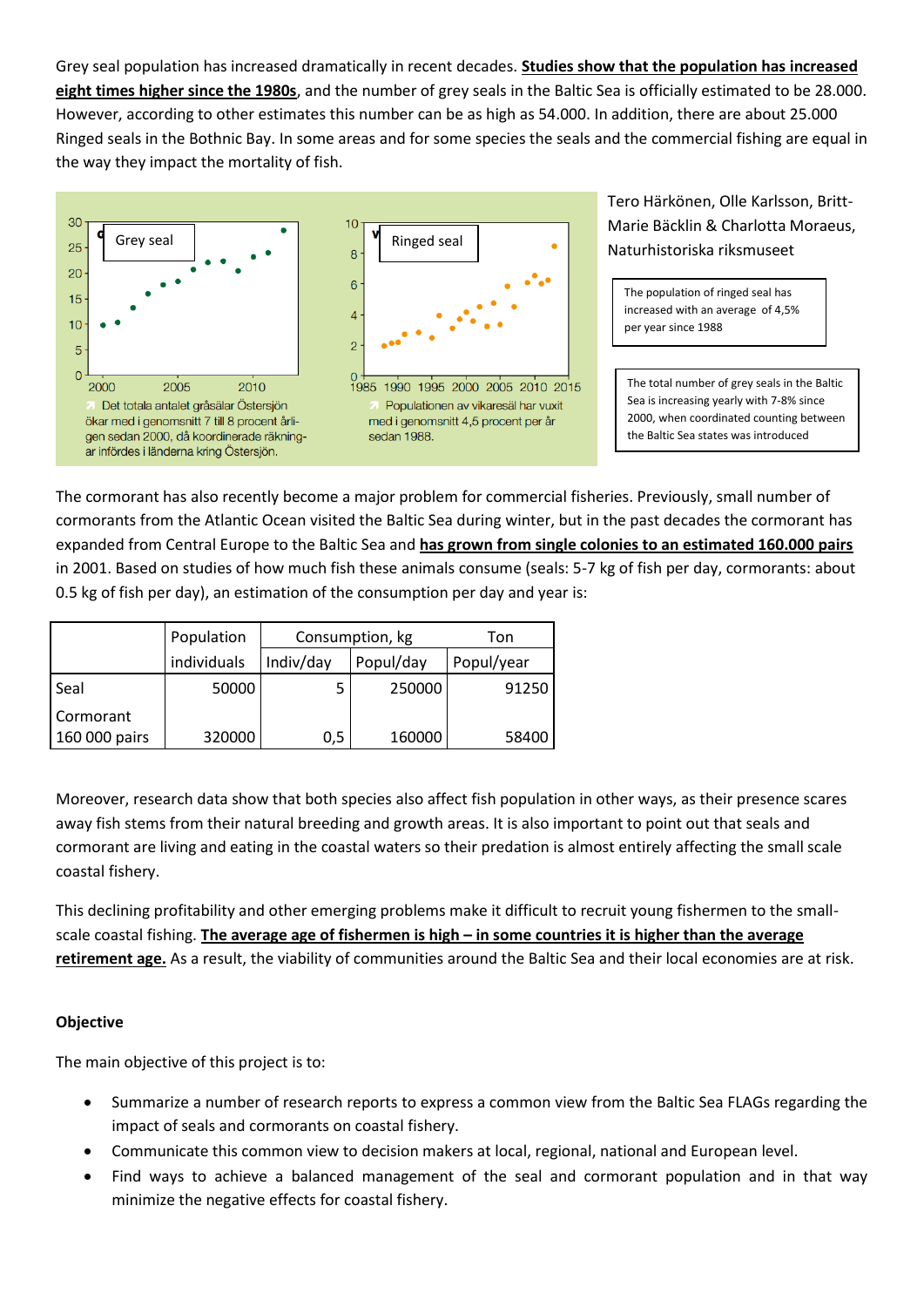Establish a permanent platform form Baltic Sea FLAGs to meet and exchange experiences, knowledge and good practice.

In order to ensure a sustainable development of the Baltic Sea and its coastal communities, **it is important that the impact of seals and cormorants on the fish stocks and on the livelihood of the small-scale fisheries is estimated and taken into account in policy decisions.** A large number of studies already exist, but many of them present primarily the point of view of the environmental organizations, while the voice of other stakeholders is seldom heard, partly due to the lack of organization of the small-scale fisheries. Newly emerging concerns such as the ecosystem impact of seals and cormorants, as well as unforeseen consequences such as spreading of parasites, until now largely absent from the discussion, should also be taken into account.

The FLAGs can make a significant contribution to the seals and cormorants issue because:

- they are multi-sectoral partnerships which take a broader view of their territory and thus can help reconcile a variety of interests, environmental, economic and social;

- they have experience in working with the fishing sector and in-depth knowledge of the small-scale fisheries; in many areas they help in the organization of the sector and provide it with a "voice"; most FLAGs also have good contact with sports fishermen who are another important stakeholder in the project;

- many FLAGs also regularly cooperate with research organizations;

- through national and transnational networking they are a good platform for exchange of solutions and good practices, and they have the capacity to carry out coordinated awareness-raising activities.

It is therefore proposed to carry out a cooperation project involving FLAGs from countries of the Baltic region, on the impact of seals and cormorants on fisheries communities and fish stocks in the Baltic Sea, and on potential solutions. This is the first cooperation project involving a significant number of Baltic FLAGs (up to now cooperation projects have been carried out mainly between FLAGs from the same country or on a bilateral basis).

#### *Objectives in the short term:*

- 1) to collect and analyze existing studies and documents concerning seals and cormorants in the Baltic Sea region, to explore their impact on the fisheries sector, including fishing tourism, game fishing and aquacultures, and the range of alternative solutions. This will be done by collecting the results of central seal and cormorant studies in each participating country. The leading research centres are among the key stakeholders of the project. The existing studies mostly focus on the impact of seals and cormorants on the fish stocks – here the focus will be broader, and the impact is evaluated on the whole fisheries industry as well as profitability on the fisherman level. The information gaps will be identified on the local, national and Baltic Sea area levels.
- 2) to help develop higher quality population management plans of seals and cormorants and a joint message on the problems and solutions concerning seals and cormorants on fisheries communities, taking into account the result of the studies and the needs and expectations of various stakeholders,
- 3) to disseminate this message among stakeholders and regional, national and European level civil servants and decision-makers, e.g. creating a platform for opinion exchange and sharing the information, including influencing the ban of seal products in the EU area and other related EU policies,
- 4) to create a platform of exchange between stakeholders, including fishermen, fisheries communities and researchers, as well as environmental stakeholders, with a view to identify, exchange and promote good practices and innovative solutions of the seals and cormorant issues.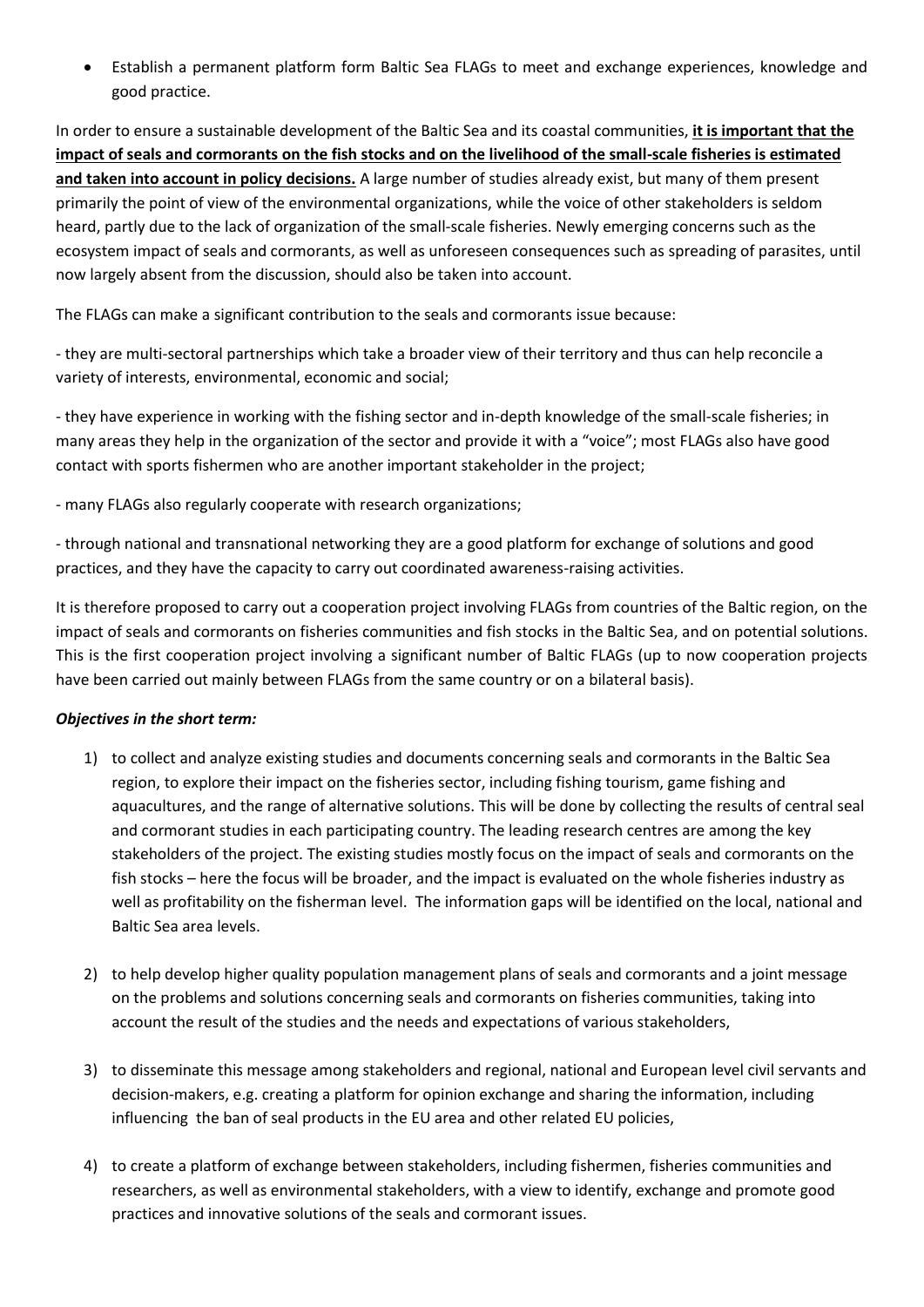- 5) to build a joint evaluation framework to be used on the local level to measure concrete losses that seals and cormorants cause to fishermen. This will be complemented by interviewing about 20 professional fishermen on each FLAG area with the same, joint questionnaire in cooperation with the FLAG. The aim is to get more than 200 replies from the fishermen on the whole Baltic Sea area. In addition the specific focus will be on: - impact of presence of seals and cormorants on the catch
	- impact of seals and cormorants on the fishing effort, is there a need to work extra days?
	- impact of seals and cormorants on the fishermen's revenue and business profitability

- impact of seals and cormorants on the supply of locally caught fish, demand of local fish and the whole fisheries sector and local/regional economy

## *Objectives in the long term (as a result of achieving the short term objectives):*

1) to create a permanent system of exchanging, analyzing and disseminating information about seals and cormorants and their impact on the livelihoods of coastal communities, including good practices of addressing this issue in an effective and acceptable manner;

2) to carry out awareness-raising activities aimed at decision-makers and the general public on the impact of seals and cormorants on fisheries communities;

3) to strengthen cooperation between FLAGs around the Baltic and their local stakeholders, to help them develop joint solutions, stimulate various forms of exchange (including e.g. commercial links between businesses in FLAG areas) and create basis for further joint projects.

It is common agreed in discussions between Flags and national network units that the project starts when several Flags from the northern area in different countries are making their final decisions. The first stage of the cooperation project will involve the following activities involving all participating FLAGs:

1) Prepare practical information and activity so Flags have possibility to sign contract for participating

- 2) establishing the project Steering Group and expert group
- 3) identification of studies and other sources of information
- 4) analysis of existing information, identification of gaps

5) disseminating information to the fisheries sector and communities, identification of good seals & cormorants related practices and facilitating exchange (e.g. study tours) between fisheries stakeholders from FLAG areas

6) preparing information material and formulating conclusions and recommendations concerning seals and cormorants' impact on fisheries communities

7) disseminating the conclusions and recommendations.

The role of the participating FLAGs will be essential to drive forward the project activities, to ensure the involvement of the small-scale fisheries sector and to help in adapting the messages to the different types of audiences. The cooperation with environmental NGOs will be essential and it will be sought right from the start of the project.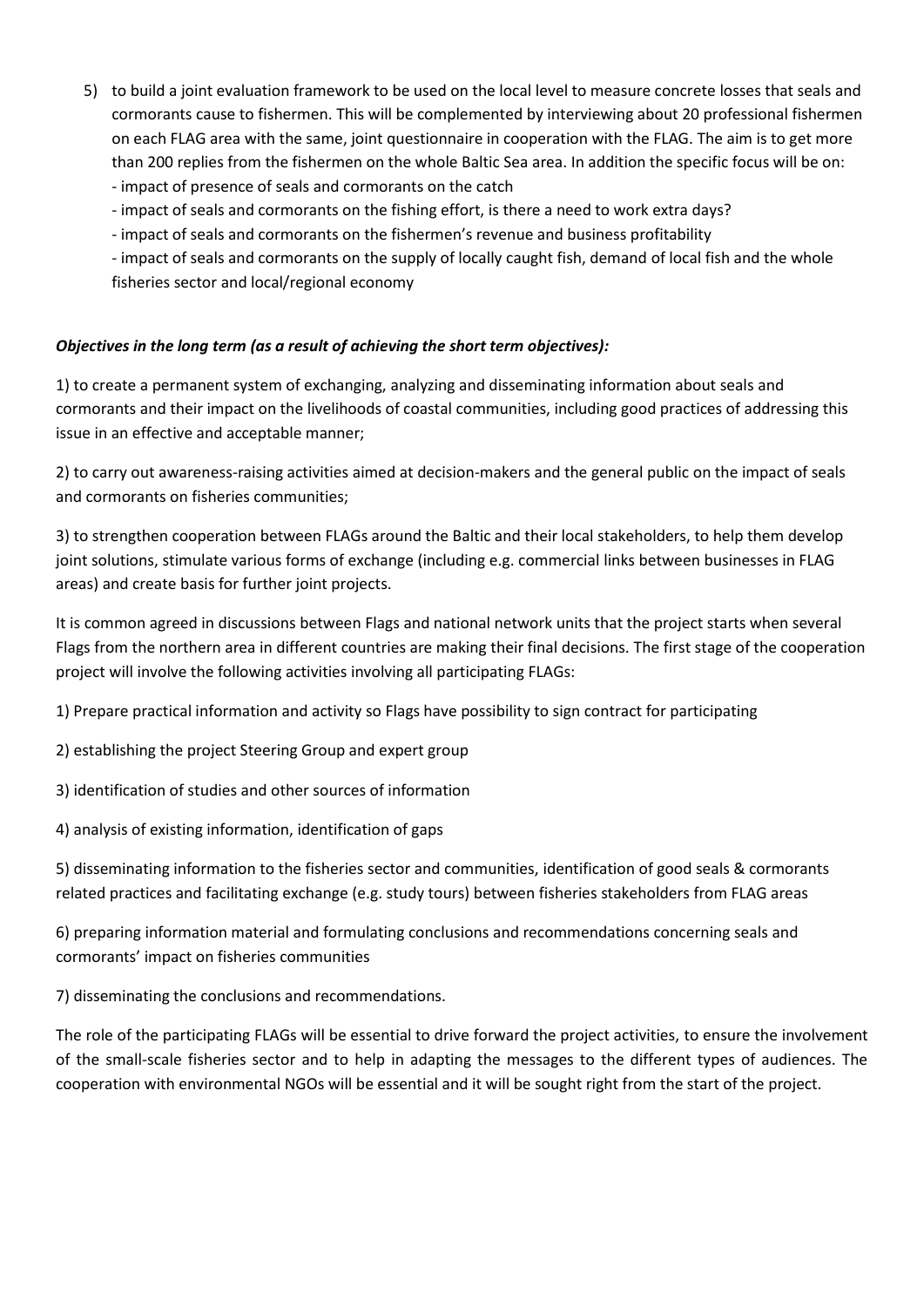The following key outputs are envisaged:

| Output                                                                 | Source of verification         |  |
|------------------------------------------------------------------------|--------------------------------|--|
| - collecting studies and documents on seals and cormorants and         | key expert's (incl. grassroots |  |
| their impact on Baltic fisheries from at least 10 organizations and    | level) report                  |  |
| institutions;                                                          |                                |  |
| - analysis of the existing information about the impact of seals and   | key expert's (incl. grassroots |  |
| cormorants on Baltic fisheries sector and communities,                 | level) report, Steering Group  |  |
| identification of knowledge gaps and ways to address them;             | reports                        |  |
| - raising awareness of approximately 80 local stakeholders from        | reports from workshops,        |  |
| FLAGs around the Baltic and establishing exchange of good practices,   | evaluation forms, joint        |  |
| using video clips in doing this;                                       | actions undertaken             |  |
| - development of key conclusions and recommendations in formats        | publishable versions of        |  |
| adapted to at least the following target groups: decision makers,      | documents approved by          |  |
| researchers, local fisheries stakeholders, general public              | <b>Steering Group</b>          |  |
| - dissemination of key messages (printing of reports, discussion       | publications and other         |  |
| papers, leaflets; articles, video clips and programs in media;         | printed material, videos, TV   |  |
| presentations at events); at least 5 different types of documents will | and radio recordings etc.      |  |
| be published; joint seminar on the results related to EU Strategy of   |                                |  |
| Baltic Region & declaring a common statement there                     |                                |  |
| - developing the scope and contents of the second phase of the         | new project proposal           |  |
| project.                                                               | developed and endorsed by      |  |
|                                                                        | interested FLAGs               |  |

The goal and benefit for the project is:

- get real costs and effects of the damage seals and cormorants cause to the fishery and single fishermen, calculated, measured and presented of authored research institutes
- get better understanding and professional information material for the effects and problems on local, national and EU-level, and therefore
- get better understanding and acceptance for needed solutions to avoid damage, for example
	- o real and better compensation for damage
	- o possibility to use hunted seal and cormorant
	- o possibilities to use better methods to hunt seal and cormorants near traps
- get information about different seal-and cormorant solutions which already are used in other parts of Baltic Sea, more possibilities for changing information
- get possibility to arrange local, national and transnational seminars and informing happenings
- get change in the atmosphere of handling the problems

## **5: Monitoring & Follow up**

The Project Leader and the other aforementioned members,

- 1. Shall make all the necessary arrangements to ensure that any audits or documents or otherwise that may be required by the duly authorized, Regional, National and Community Authorities are carried out.
- 2. Undertake, in the case of an audit carried out by any duly authorized national or community authority, to present all the justification documents (such as minute approval, nomination of chair, secretary,